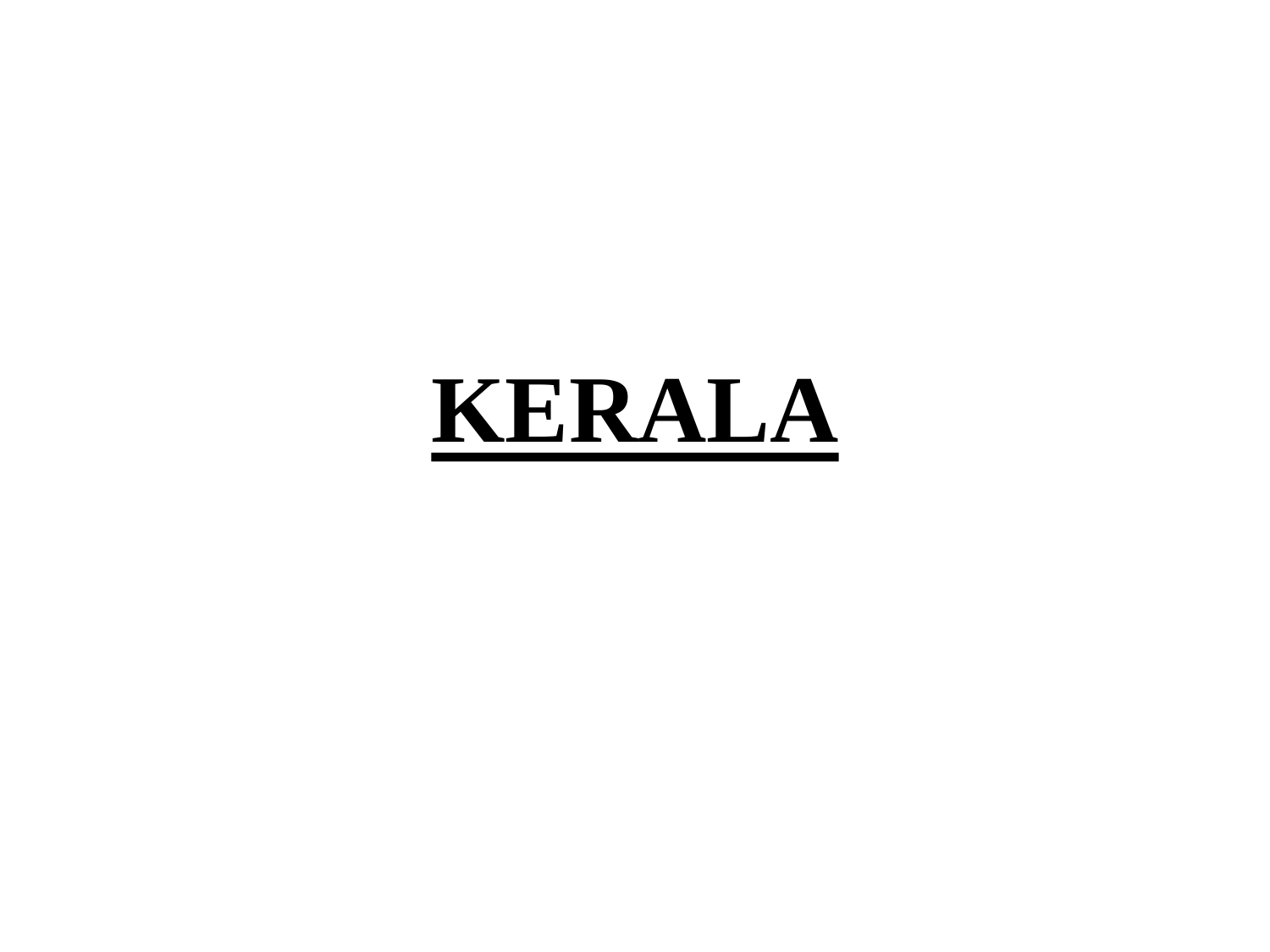#### **Sewage Management:**

- Population projected for 2020 for rural area is 27,005,078 and for urban area is 82,94,583
- Estimate Sewage generation in Urban area 1058 MLD ( Sewage 317 MLD, Sullage- 741 MLD)
- Estimate Sewage generation in Rural area 2917 MLD ( Sewage 875 MLD, Sullage- 2042 MLD)
- Existing STPs 16 common STPs of 124.42 MLD (1 STP of 3 MLD yet to be made functional)
- Capacity Utilization: **91.33 MLD** (73%)
- Gap in treatment of sewage : 56.37 MLD
- Compliance Status of STPs/ FSTPs not provided.
- Existing FSTPs 3 common FSTPs of 0.21 MLD (1 FSTP of 0.01 MLD is yet to be made functional).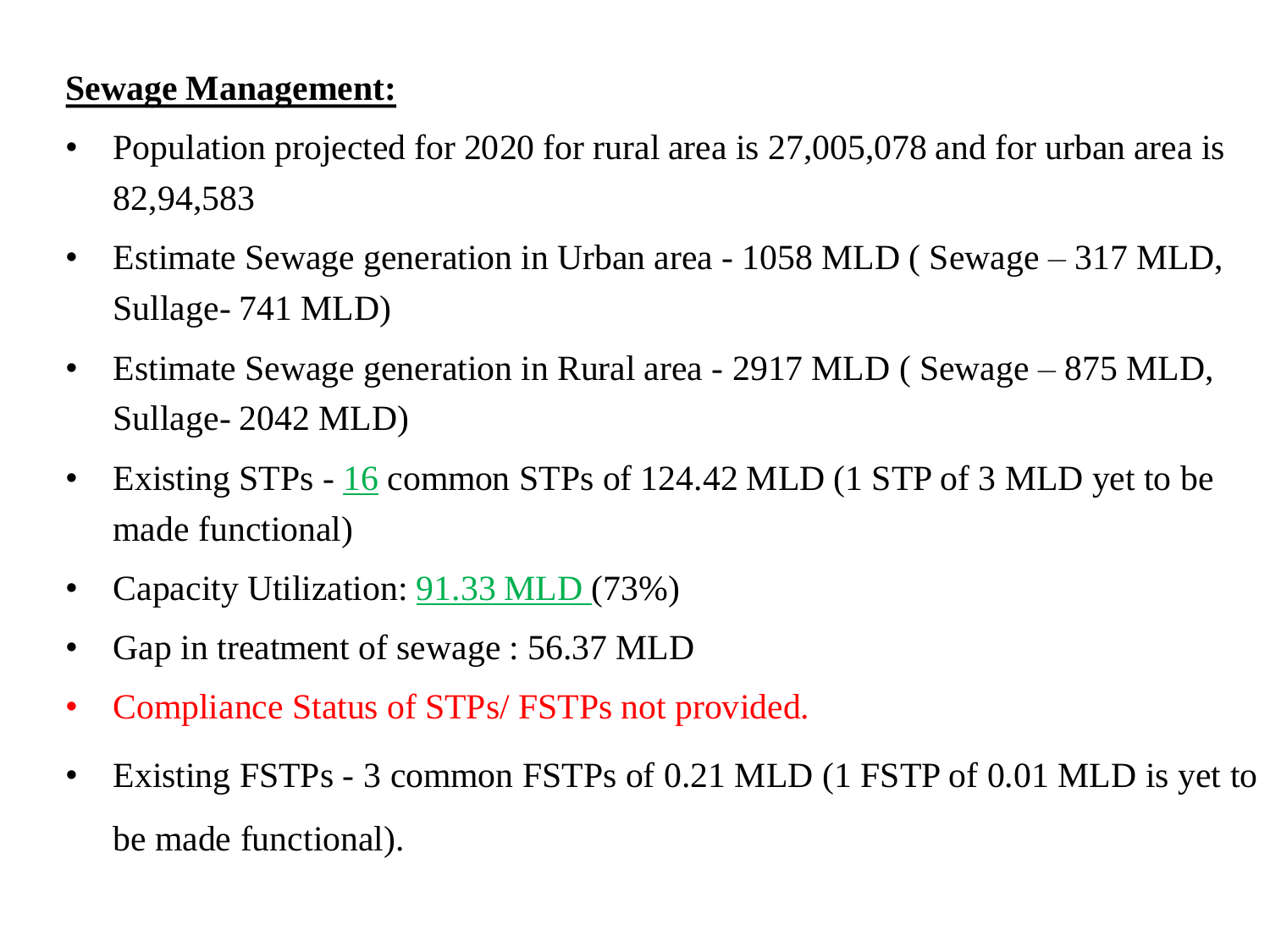- Under construction/ Work Awarded: 9 STPs of 32.18 MLD and 4 FSTPs/ Septage plants of 0.4 MLD
- Proposed/ Under Tendering/ Work yet to be awarded: 26 STPs of 58.26 MLD and 8 FSTPs/ Septage plants of 0.97 MLD

#### **Industrial Management:**

- No. of water polluting industries in the State  $-1401$
- Quantity of effluent generated from the industries : 156.3 MLD
- Number of industrial units having ETPs : As per 2019 data 5166 (5146 ETPs are complying) (capacity of the ETPs to be provided)
- Number of industrial units connected to CETP: 64
- Number and total capacity of CETPs 8 CETPs of 124.25 MLD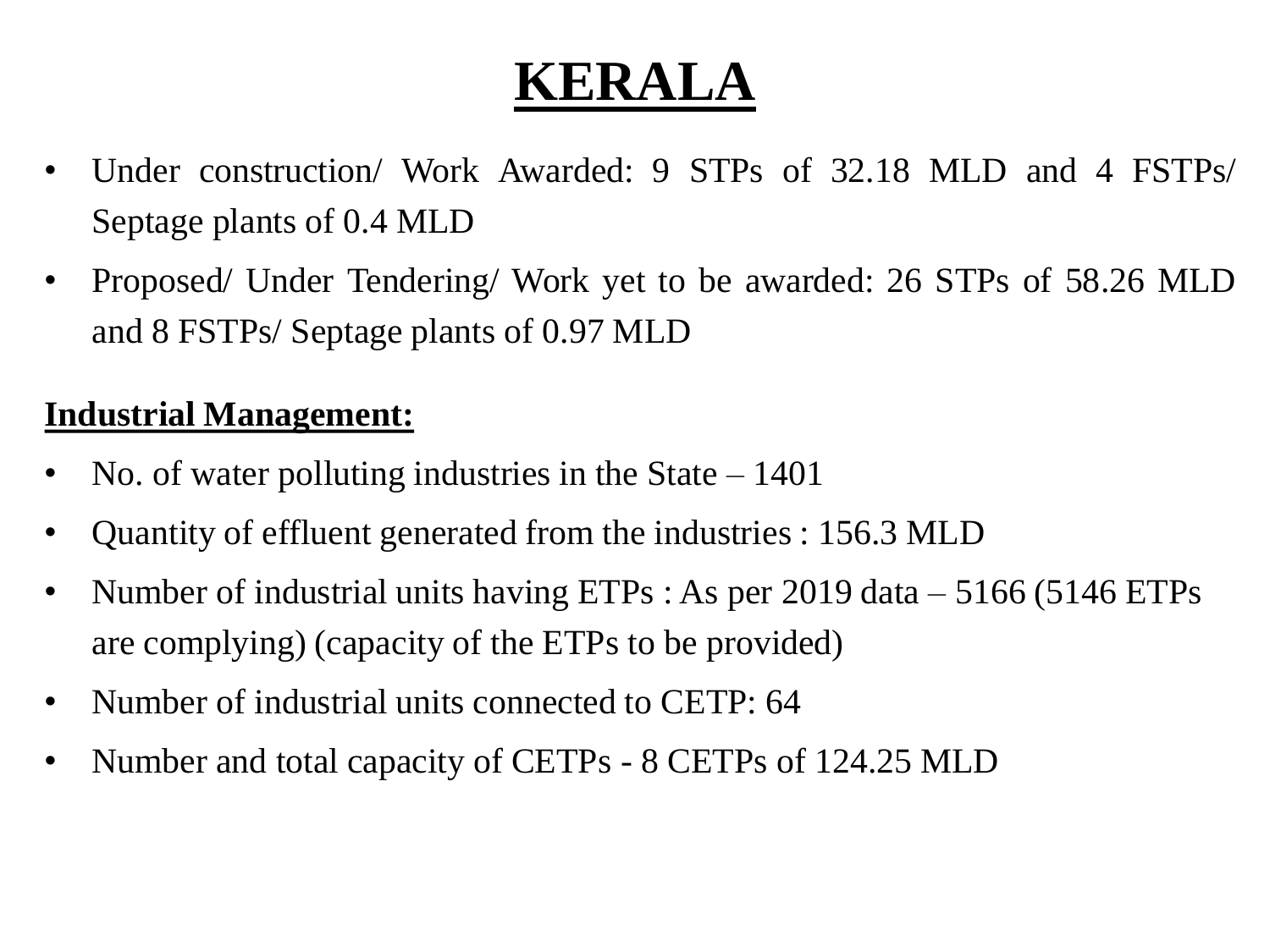#### **Solid Waste Management**:

- Current Municipal Solid Waste Generation: 3521 TPD
- Quantity of waste processed: 2844 TPD
- 10 Waste to Energy Plants in progress
- Progress on 6 KLD ETP for Kumali, in Idukki, 45 KLD waste water Treatment plant at Kalpetta, 135 KLD capacity decentralized sullage treatment plant at Uppala Town are still in tendering stage. Progress to be updated.
- For proposed STPs/ETPs most of the projects are at initial stages while scheduled timneline of completion is drawing close.
- State Groundwater Authority has been constituted on 16.01.2004 to notify the area where groundwater abstraction is to be regulated.